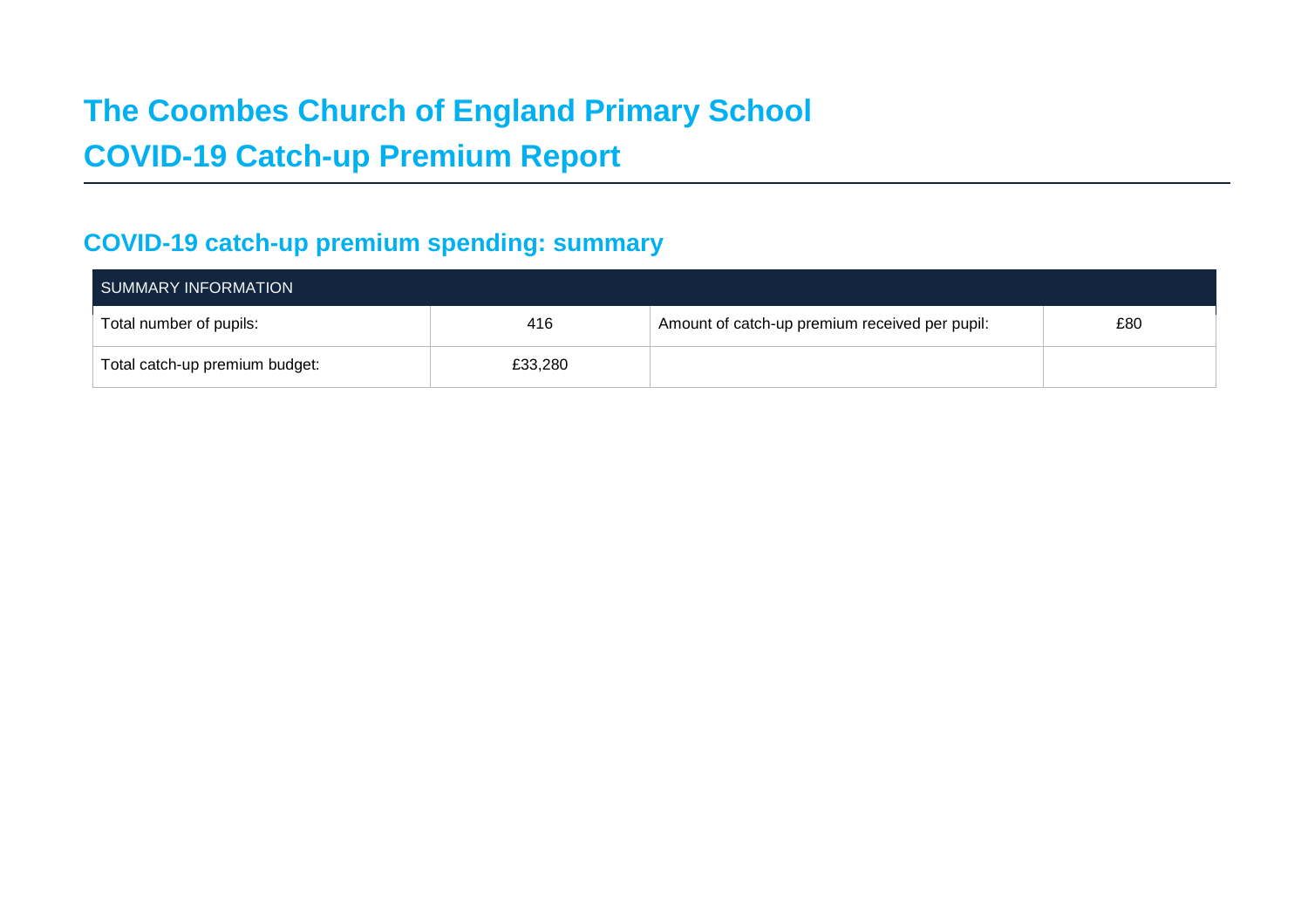## STRATEGY STATEMENT

## **Your school's catch-up priorities**

- The school has three 'drivers' onto which the school's curriculum and pedagogy are based.
	- o **Wellbeing –** we know that children learn best when they are happy and confident. Our children's wellbeing has been prioritised in light of the challenges they have faced during the pandemic and carefully considered support, learning and activities are in place on their return.
	- o **Knowledge** the staff will rapidly evaluate each child's individual academic needs to ensure that rapid progress is made, both looking back to what may have been missed and looking forward to this year's curriculum.
	- o **Communication** the school's language rich environment will give our children the tools to be able to share their ideas, concerns and hopes in a safe and supportive space.

## **The core approaches we are implementing and how these will contribute to helping pupils catch up missed learning**

The approached used at The Coombes is multi-faceted. The objectives will be met by:

- 1. Employment of a Specialist Learning Tutor- to initially diagnose any specific learning difficulty and identify gaps and misconceptions. Then to create an individualized plan for teachers to implement. This is supplemented with targeted intervention groups. – Specific to KS2. This will fill gaps in learning which is hindering progress .
- 2. Training of an LSA to provide specific nurture support for emotional wellbeing all year groups. This will provide the mental and emotional wellbeing which is required to ensure that children can be successful learners.
- 3. Employment of a class teacher to provide targeted maths, phonics, reading and writing support KS. Create the opportunity for small group learning and targeted support in all areas of learning.
- 4. Purchase of additional reading scheme books for KS2 readers- These books will expose the children to high quality vocabulary and will aim to engender a love of reading
- 5. Purchase of dictionaries, thesaurus, EAL dictionaries and encyclopedias to improve children's independence in study, increase knowledge and improve written and spoken vocabulary.

## **The overall aims of our catch-up premium strategy**:

- o To reduce the attainment gap between your disadvantaged pupils and their peers
- o To raise the attainment of all pupils to close the gap created by COVID-19 school closures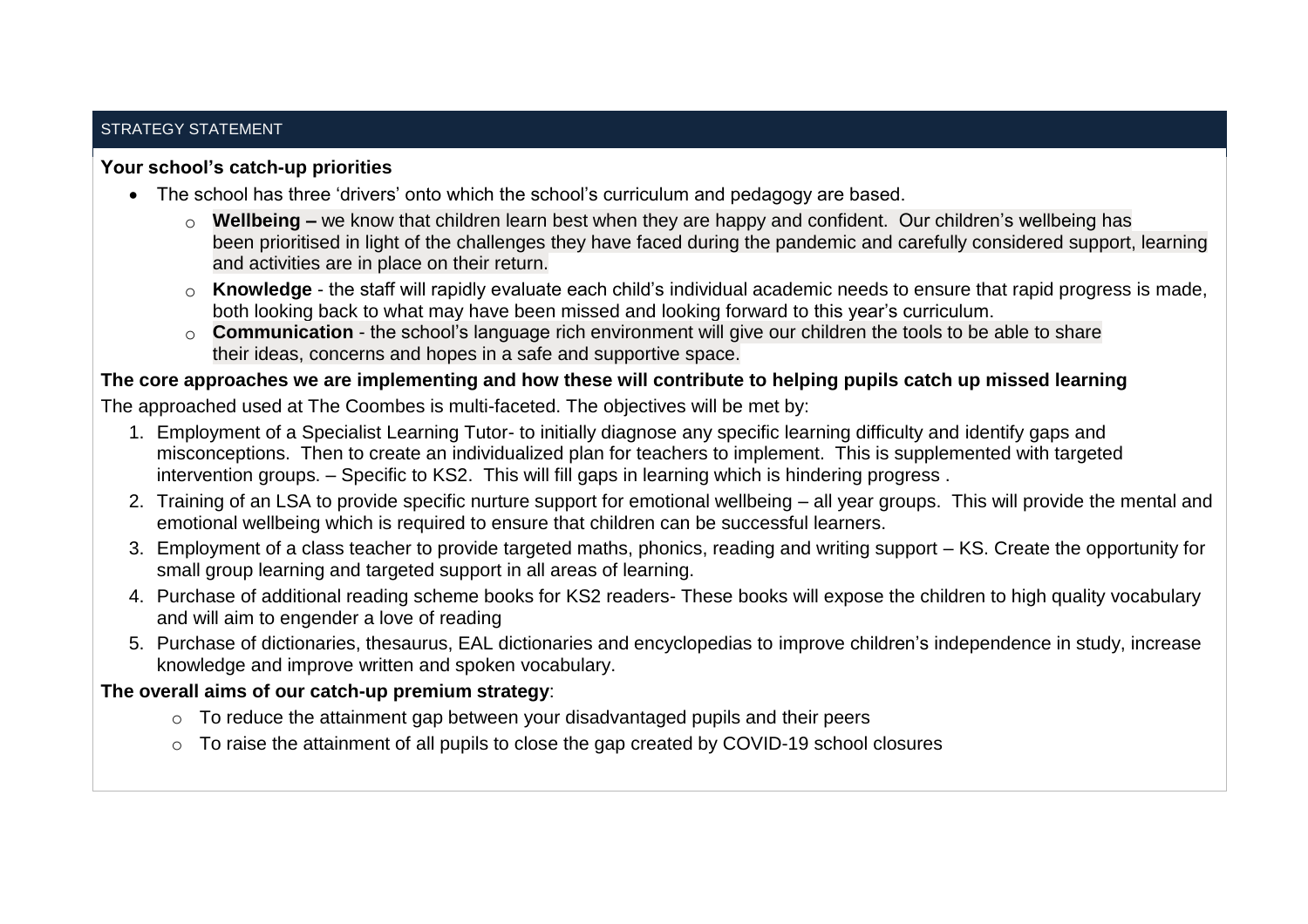# **Barriers to learning**

In 2019 The Coombes' staff and governors identified three main barriers to our children's learning. These barriers were taken and turned into our drivers. They are;

Wellbeing - The teachers know that positive relationships, boundaries, praise and challenge encourage a positive sense of wellbeing. Knowledge - A unique and balanced curriculum which is knowledge based and encourages children to take a lead in their own learning. Communication - Giving the children vocabulary which is high quality, subject specific and challenging. Then giving them the confidence to use this language.

|                    | BARRIERS TO FUTURE ATTAINMENT                              |  |  |  |  |
|--------------------|------------------------------------------------------------|--|--|--|--|
| Academic barriers: |                                                            |  |  |  |  |
| A                  | Wellbeing - low esteem and sense of wellbeing              |  |  |  |  |
| B                  | Communication - low vocabulary levels                      |  |  |  |  |
| C                  | Knowledge - limited general and subject specific knowledge |  |  |  |  |

# **Planned Expenditure for Current Academic Year 2020-21**

| Quality of teaching for all |                      |                                       |                                         |              |               |
|-----------------------------|----------------------|---------------------------------------|-----------------------------------------|--------------|---------------|
| CDC                         | Intended outcome and | What's the evidence and rationale for | How will you make sure it's implemented | <b>Staff</b> | When will you |
|                             | success criteria     | this choice?                          | well?                                   | lead         | review this?  |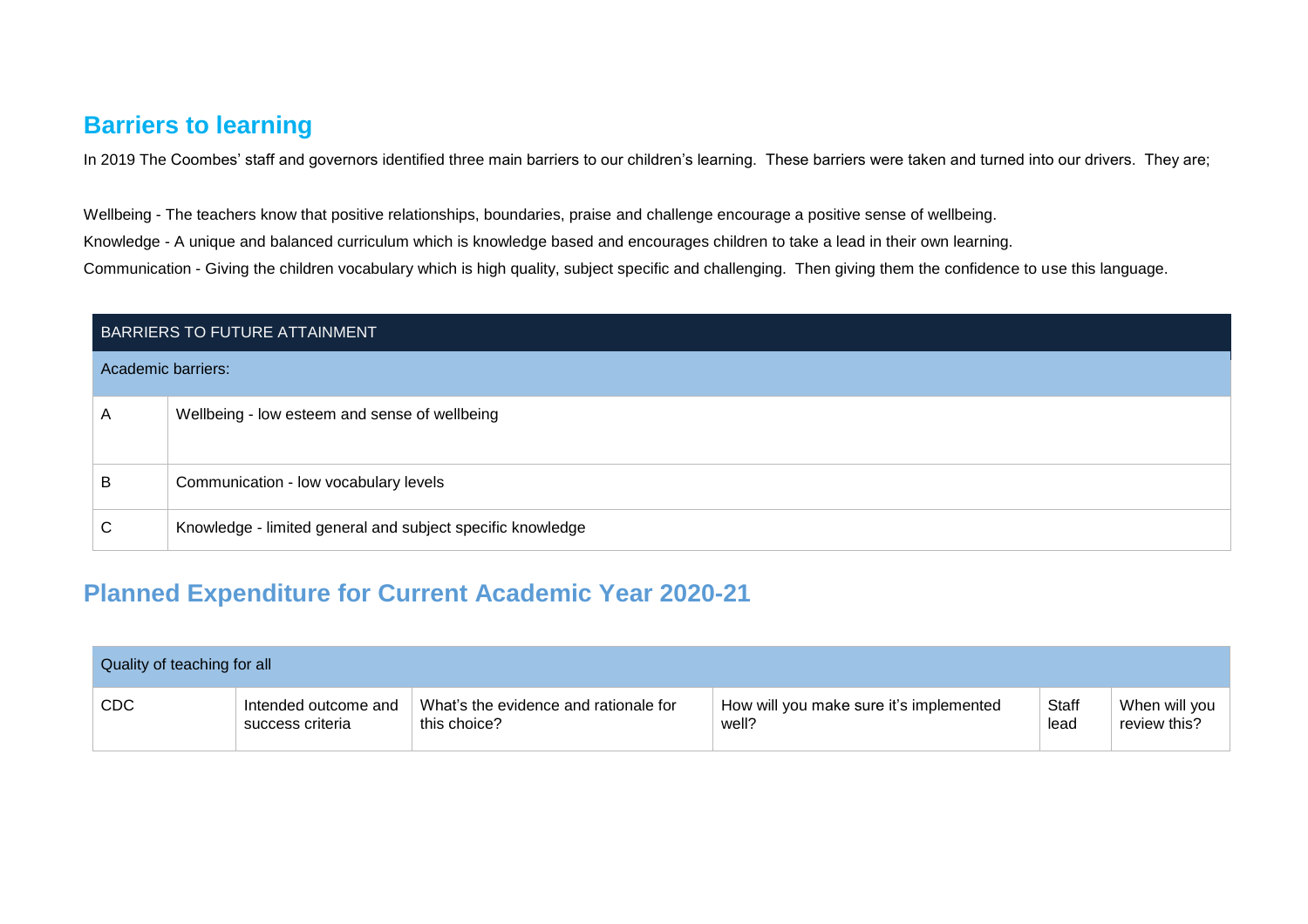| <b>Writing Stimulus</b> | Improved writing<br>outcomes in all genre<br>due to improved<br>subject knowledge of<br>teachers | <b>EEF - Supporting Great Teaching</b><br>Staff have access to a set of high quality<br>texts which will act as a WAGOLL which<br>relates to each of the 12 writing genre<br>they are teaching. Providing<br>opportunities for professional<br>development and resourcing the delivery<br>of the curriculum | To see accelerated progress in books from<br>all children. Children clearly understand the<br>function and audience requirements for<br>different genre, as well as features | AS. | Data shot<br>between<br>29 March and<br>27 May |
|-------------------------|--------------------------------------------------------------------------------------------------|-------------------------------------------------------------------------------------------------------------------------------------------------------------------------------------------------------------------------------------------------------------------------------------------------------------|------------------------------------------------------------------------------------------------------------------------------------------------------------------------------|-----|------------------------------------------------|
|                         |                                                                                                  |                                                                                                                                                                                                                                                                                                             |                                                                                                                                                                              |     |                                                |
| Total budgeted cost:    |                                                                                                  |                                                                                                                                                                                                                                                                                                             |                                                                                                                                                                              |     | £1,500                                         |

| Targeted support               |                                                                           |                                                                                                                                                                                                                                                                                                                                                                                                                                                                                                                            |                                                                         |               |                                                |  |
|--------------------------------|---------------------------------------------------------------------------|----------------------------------------------------------------------------------------------------------------------------------------------------------------------------------------------------------------------------------------------------------------------------------------------------------------------------------------------------------------------------------------------------------------------------------------------------------------------------------------------------------------------------|-------------------------------------------------------------------------|---------------|------------------------------------------------|--|
| Action                         | Intended outcome and<br>success criteria                                  | What's the evidence and rationale for this choice?                                                                                                                                                                                                                                                                                                                                                                                                                                                                         | How will you make sure it's<br>implemented well?                        | Staff<br>lead | When will you<br>review this?                  |  |
| KS1 class<br>teacher<br>£8,580 | Accelerated progress in all<br>areas, math's, phonics,<br>reading writing | <b>EEF - Feedback</b><br>Feedback redirects or refocuses either the teacher's<br>or the learner's actions to achieve a goal, by aligning<br>effort and activity with an outcome. It can be about<br>the output of the activity, the process of the activity,<br>the student's management of their learning or self-<br>regulation, or them as individuals (which tends to be<br>the least effective). This feedback can be verbal or<br>written.<br>Additional class teacher working with identified<br>groups across KS1. | Progress data<br>Book looks<br>Pupil voice<br><b>Class observations</b> | AS            | Data shot<br>between<br>29 March and<br>27 May |  |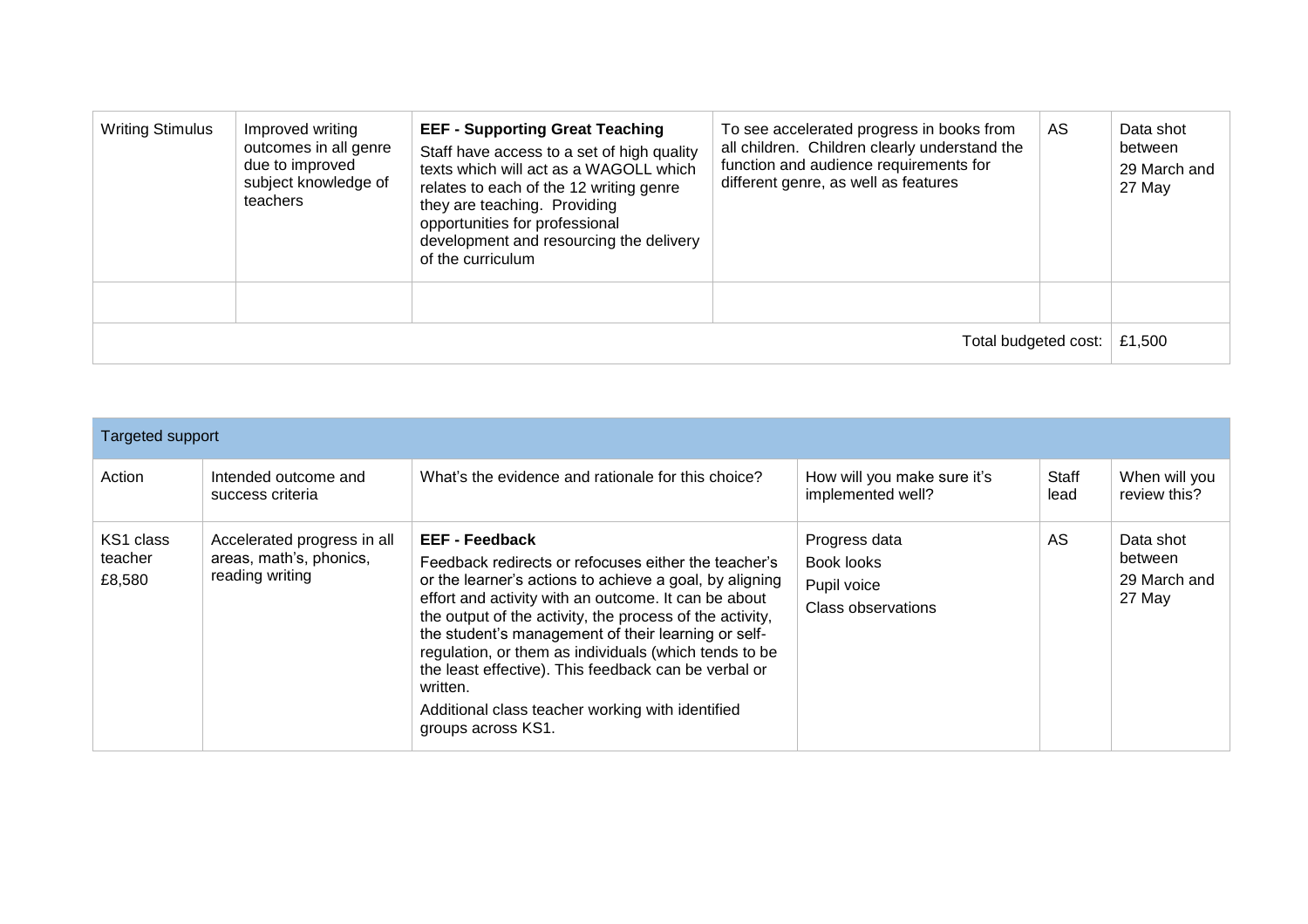| Specialist<br>Learning<br>Tutor<br>£4,065 | Accelerated progress in<br>maths and reading                                                                                             | <b>EEF - Small Group teaching</b><br>Intensive tuition in small groups is often provided to<br>support lower attaining learners or those who are<br>falling behind, but it can also be used as a more<br>general strategy to ensure effective progress, or to<br>teach challenging topics or skills. | Use of recognized 'base line<br>assessments' and measured<br>progress at required intervals<br>Evidence in books and in<br>conversation with children and<br>parents<br>Evidence of children's learning<br>being demonstrated in whole<br>class setting | SS/JI | Data shot<br>between<br>29 March and<br>27 May<br>(and in<br>individual<br>learning<br>assessments) |
|-------------------------------------------|------------------------------------------------------------------------------------------------------------------------------------------|------------------------------------------------------------------------------------------------------------------------------------------------------------------------------------------------------------------------------------------------------------------------------------------------------|---------------------------------------------------------------------------------------------------------------------------------------------------------------------------------------------------------------------------------------------------------|-------|-----------------------------------------------------------------------------------------------------|
| Nurture Lead<br>£5,167                    | To ensure that the loss<br>experienced by some<br>children during COVI-19<br>lockdowns does not<br>prevent the children from<br>learning | <b>EEF - Social and emotional learning</b><br>Interventions which target social and emotional<br>learning (SEL) seek to improve pupils' interaction<br>with others and self-management of emotions, rather<br>than focusing directly on the academic or cognitive<br>elements of learning.           | TA has undergone training in the<br>PERMA approach and is<br>applying this process with all<br>nominated children.<br>Looking for accelerated<br>progress in all subject areas.                                                                         | SS/JH | Data shot<br>between<br>29 March and<br>27 May                                                      |
| Total budgeted cost:                      |                                                                                                                                          |                                                                                                                                                                                                                                                                                                      |                                                                                                                                                                                                                                                         |       |                                                                                                     |

| Other approaches |                                          |                                                       |                                                  |            |                               |
|------------------|------------------------------------------|-------------------------------------------------------|--------------------------------------------------|------------|-------------------------------|
| Action           | Intended outcome<br>and success criteria | What's the evidence and<br>rationale for this choice? | How will you make sure it's<br>implemented well? | Staff lead | When will you<br>review this? |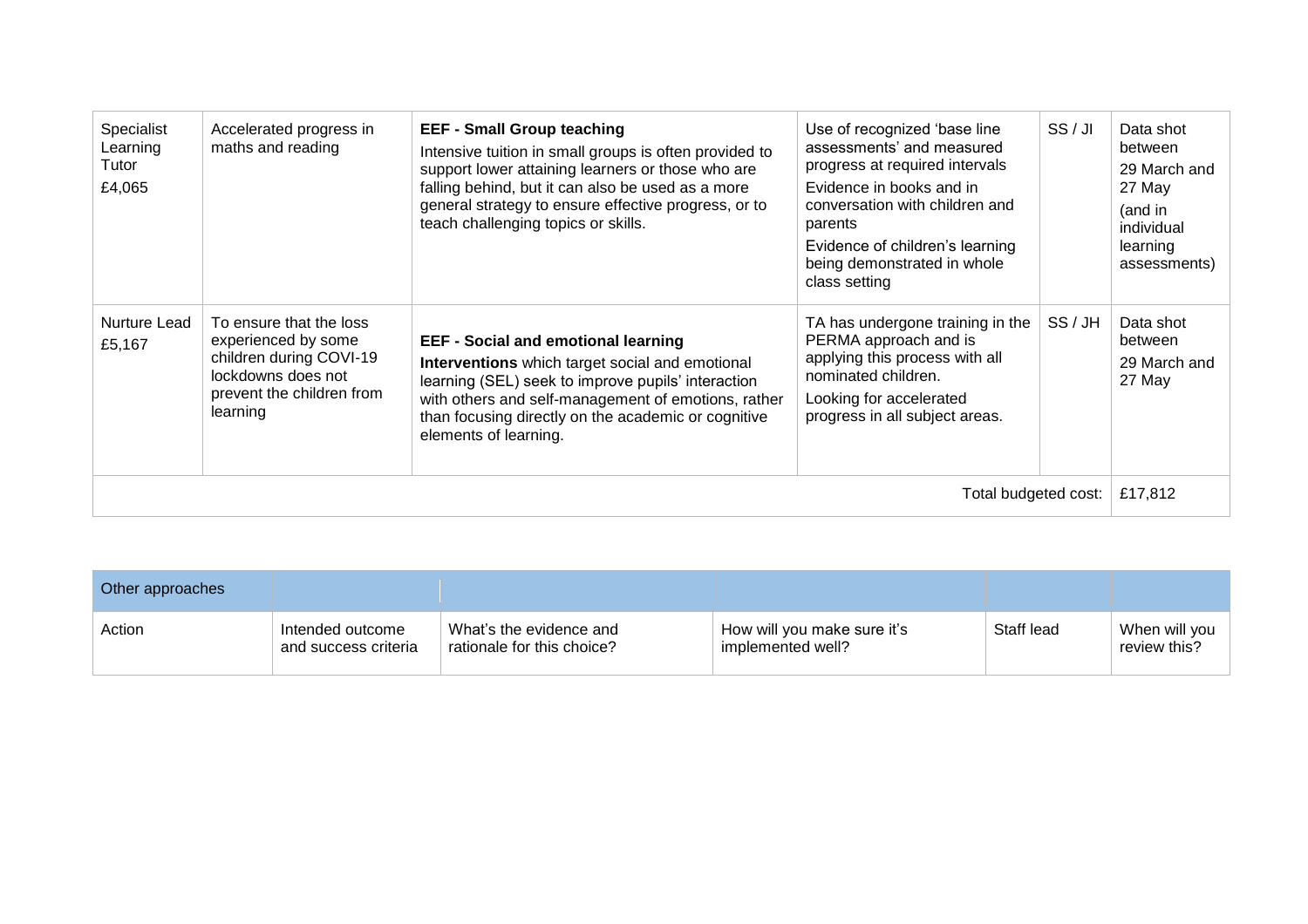| <b>Reading Books</b>    | -Children can<br>demonstrate<br>independence in<br>learning and the use<br>of learning resources.<br>- Children show<br>increased use of Tier<br>3 vocabulary in both<br>written and oral work | <b>EEF - Reading Fluency -</b><br>developing an independent love of<br>reading in struggling readers.<br>In order to maximize the impact of<br>reading Comprehension Strategies,<br>children need to be confident and<br>fluent readers.<br><b>EEF - Metacognition and self-</b><br>regulation<br>Interventions are usually designed to<br>give pupils a repertoire of strategies<br>to choose from and the skills to<br>select the most suitable strategy for<br>a given learning task. Metacognition<br>and self-regulation - by providing<br>high quality Text and reference<br>books children will have the<br>opportunity to develop individual<br>study skills which will also broaden<br>their vocabulary. This will also act<br>as a panacea against prolonged<br>screen time during lockdown<br><b>EEF- Oral Language Interventions</b><br>They are based on the idea that<br>comprehension and reading skills<br>benefit from explicit discussion of<br>either the content or processes of<br>learning, or both. Oral language<br>approaches include: targeted<br>reading aloud and book discussion<br>with young children;- explicitly<br>extending pupils' spoken vocabulary; | CPD on the use of and potential<br>impact of quality individual<br>resources.<br>'Book looks' to evidence effective<br>use and impact on written and<br>spoken vocabulary | AS/KL | £2,124.00 |
|-------------------------|------------------------------------------------------------------------------------------------------------------------------------------------------------------------------------------------|-------------------------------------------------------------------------------------------------------------------------------------------------------------------------------------------------------------------------------------------------------------------------------------------------------------------------------------------------------------------------------------------------------------------------------------------------------------------------------------------------------------------------------------------------------------------------------------------------------------------------------------------------------------------------------------------------------------------------------------------------------------------------------------------------------------------------------------------------------------------------------------------------------------------------------------------------------------------------------------------------------------------------------------------------------------------------------------------------------------------------------------------------------------------------------------------|---------------------------------------------------------------------------------------------------------------------------------------------------------------------------|-------|-----------|
| Dictionaries, Atlas etc |                                                                                                                                                                                                |                                                                                                                                                                                                                                                                                                                                                                                                                                                                                                                                                                                                                                                                                                                                                                                                                                                                                                                                                                                                                                                                                                                                                                                           |                                                                                                                                                                           | KB/AS | £3,800    |